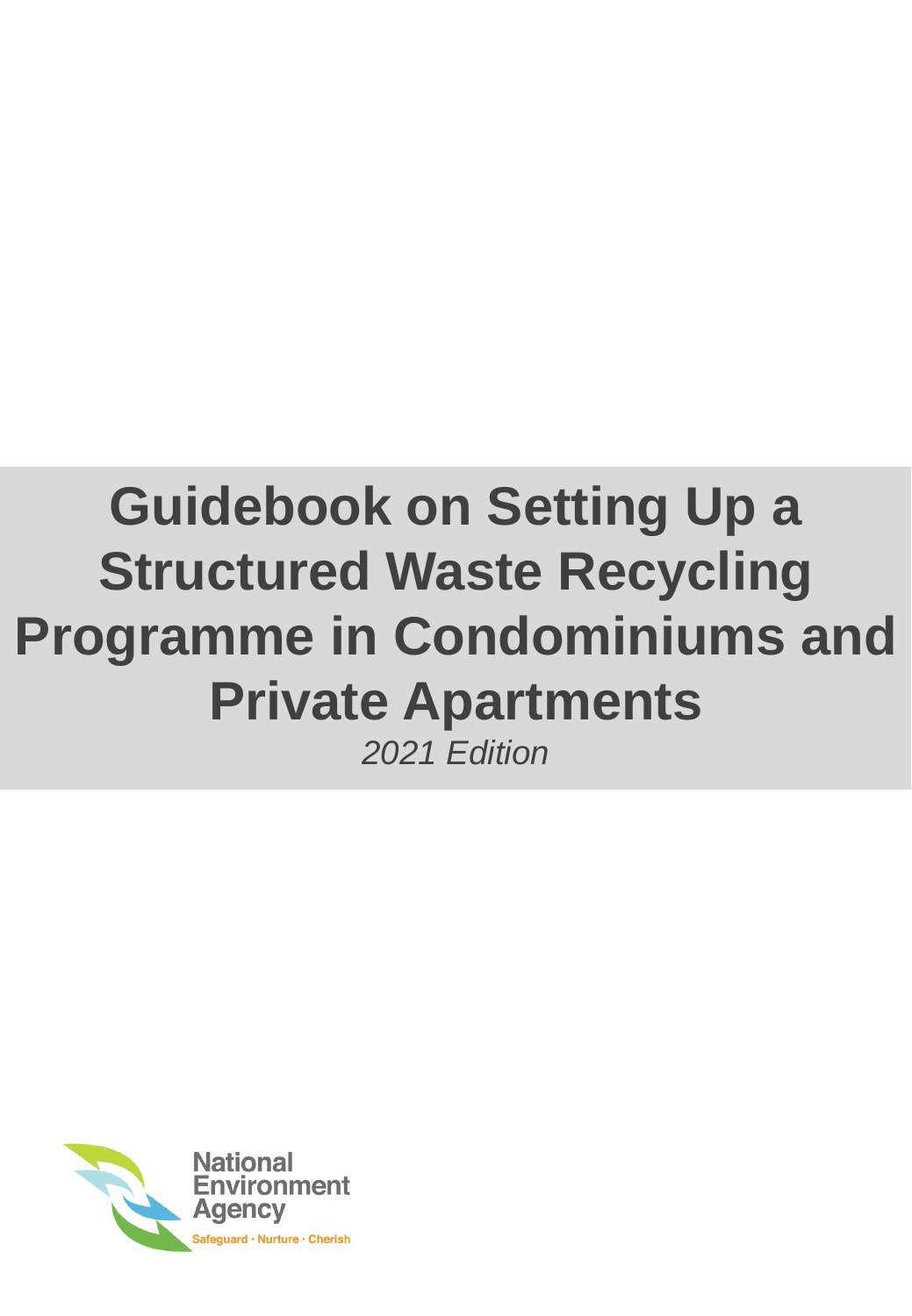# **TABLE OF CONTENTS**

#### **Page**

I

| <b>CHAPTER 1: INTRODUCTION</b>                  |   |
|-------------------------------------------------|---|
| About this Guide                                | 3 |
| Overview of Solid Waste Management in Singapore | 3 |
| Recycling in HDB and Landed Properties          | 4 |
| Recycling in Condominiums/Private Apartments    | 4 |

| <b>CHAPTER 2: SETTING UP A STRUCTURED WASTE RECYCLING PROGRAMME IN</b> |   |
|------------------------------------------------------------------------|---|
| <b>CONDOMINIUMS/ PRIVATE APARTMENTS</b>                                |   |
| <b>Provision of Recycling Receptacles</b>                              | 5 |
| Storage and Consolidation of recyclables                               | 6 |
| Engaging a Recyclables Collector                                       | 8 |

| <b>CHAPTER 3: SUSTAINING A STRUCTURED WASTE RECYCLING PROGRAMME IN</b> |    |
|------------------------------------------------------------------------|----|
| <b>CONDOMINIUMS/ PRIVATE APARTMENTS</b>                                |    |
| Roles and Responsibilities of MCs/MAs                                  | 9  |
| Roles and Responsibilities of Residents                                | 10 |
| Roles and Responsibilities of Recycling Company and Cleaning Company   | 10 |

#### **CHAPTER 4: CONCLUSION** 11

| <b>ANNEXES</b>                                                              |     |
|-----------------------------------------------------------------------------|-----|
| Annex A: Categories of Recyclables                                          | -12 |
| Annex B: Step-by-Step Guide for MCs/MAs on Introduction of Structured Waste | 13  |
| Recycling Programme in in Condominiums/Private Apartments                   |     |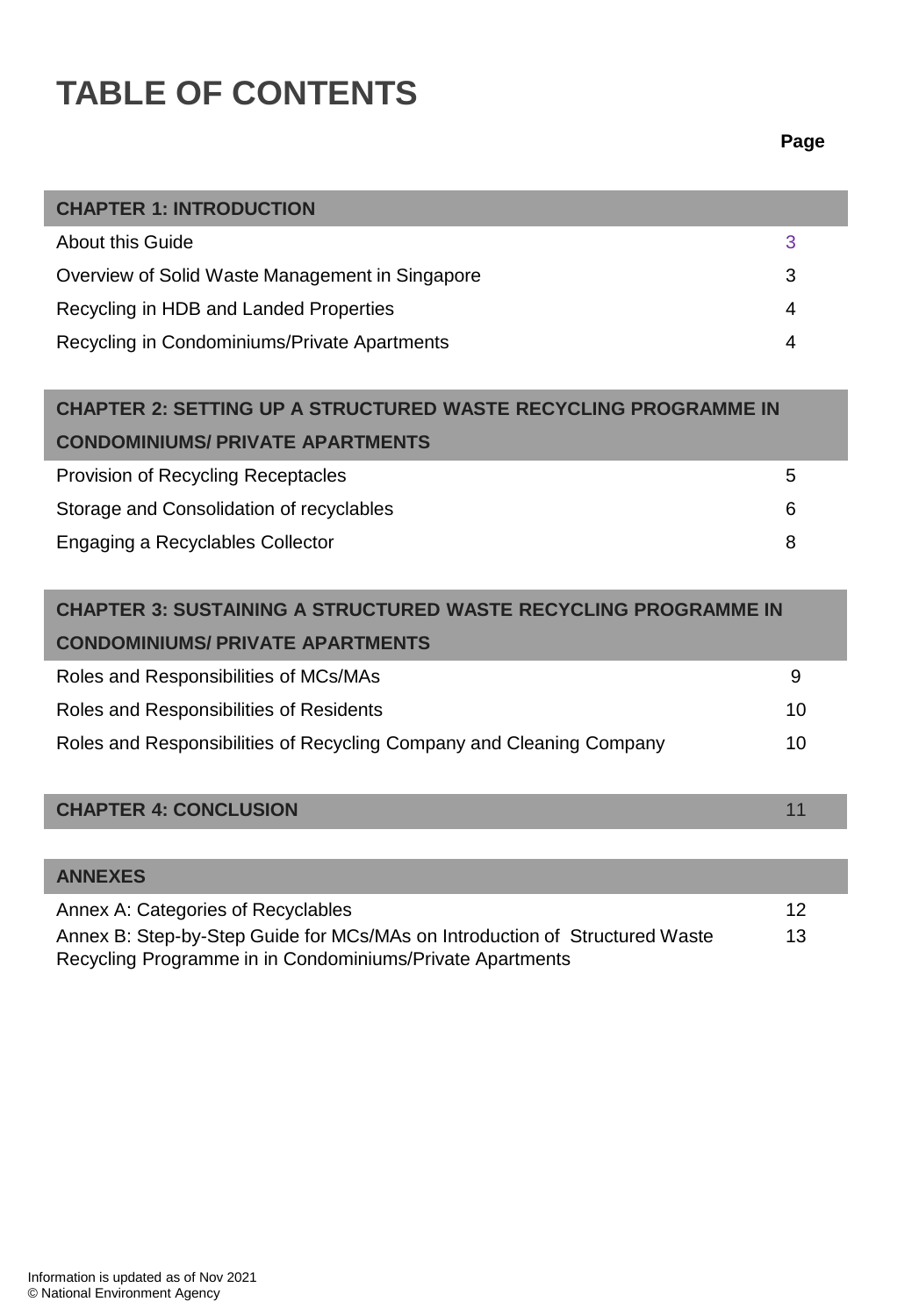# **CHAPTER 1: INTRODUCTION**

#### **About this Guide**

This Guidebook is produced by the National Environment Agency (NEA) to help and provide the management corporations (MCs) and managing agent (MA) with a step-bystep guide on setting up a structured recycling programme in their condominiums and private apartments. The intent is to help the interested management corporations (MCs)/managing agents (MAs) in condominiums and private apartments to set up a waste recycling programme and not a legally binding document.

This guide does not provide a "one-size-fits-all" solution to developing the best recycling programme for condominiums and private apartments. Rather, it seeks to provide general concepts and factors for MCs' / MAs' consideration on setting up the recycling programme for the residents.

#### **Overview of Solid Waste Management in Singapore**

Over the years, Singapore's waste disposal quantities have increased significantly. From 1,260 tonnes per day in 1970, the amount of waste disposed of has risen more than seven times to more than 8,100 tonnes per day in 2019, and is projected to continue to increase in tandem as our population and economic grow.

Since 1979, much investment has gone into the building of waste-to-energy incineration plants and landfills to manage the increasing amount of waste disposed. The waste-toenergy plants are designed to incinerate waste safely and are equipped with air emission cleaning equipment. These plants reduce the volume of waste by up to 90%, and recover energy to supply about 3% of Singapore's electricity demand. Ferrous and non-ferrous metals are also recovered from the incineration bottom ash for recycling.

The remaining ash is then transported to the offshore Semakau Landfill, the only landfill in Singapore.

If waste quantities continue to grow, there would be a need to build more waste-to-energy plants and offshore landfills. This presents a key challenge for land-scarce Singapore.



Tuas South Incineration Plant Semakau Landfill



As about half of the waste in Singapore is generated from households, by practising the 3Rs (Reduce, Reuse, Recycle), we can greatly reduce the amount of waste sent to the waste-to-energy plants and landfill.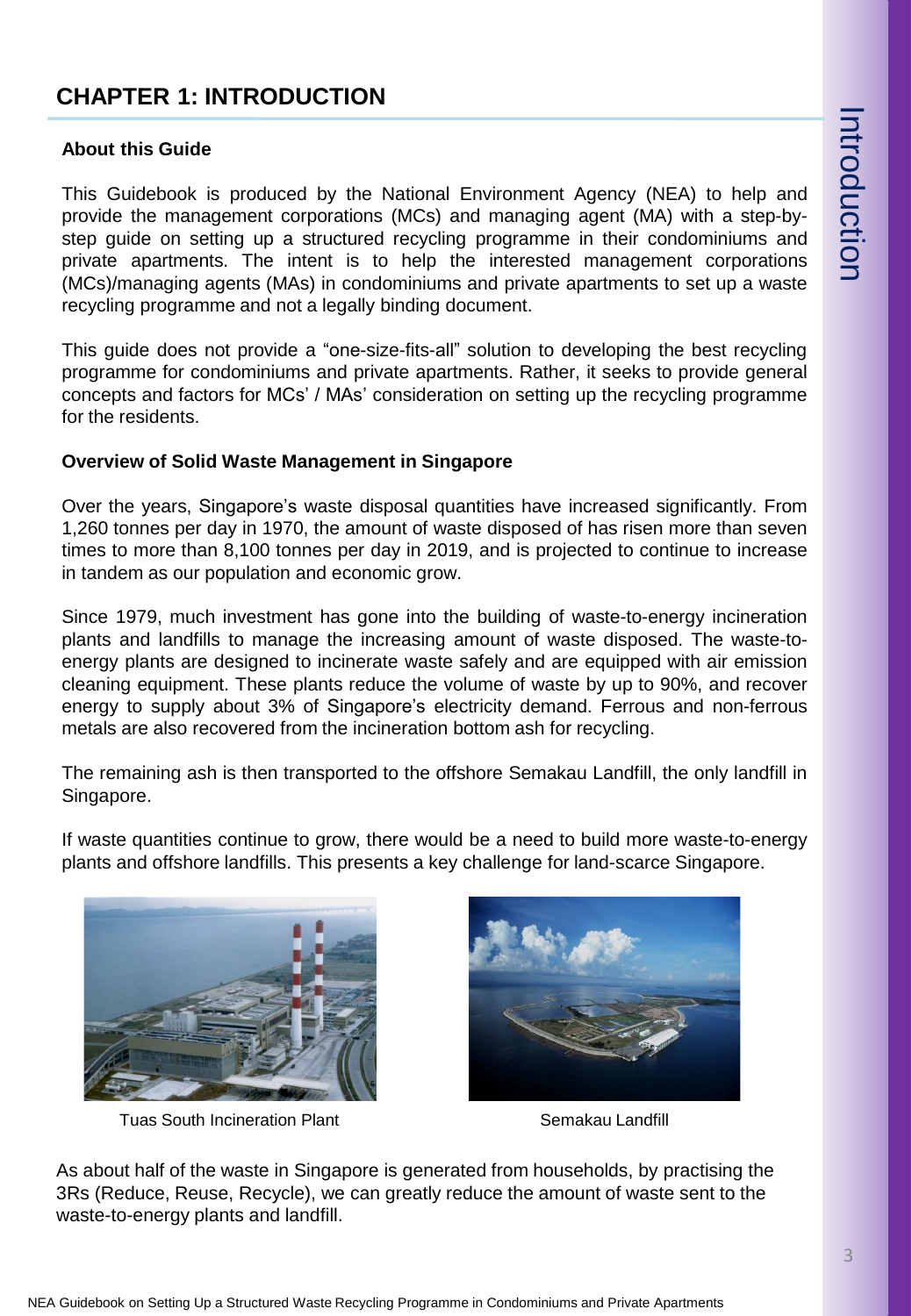# **CHAPTER 1: INTRODUCTION**

#### **Recycling in HDB and Landed Properties**

To provide residents a convenient means to recycle, Public Waste Collectors (PWCs) appointed by National Environment Agency (NEA) are required to provide recycling bins for the HDB blocks and landed homes.

#### **Recycling in Condominiums and Private Apartments**

The PWCs also provide recycling bins to condominiums and private apartments that have not opted out of the public waste collection scheme.

Those that opt out of the public waste collection scheme are required to provide their own recycling receptacles and convey the recyclables as frequently as necessary from the premises to a recycling facility as required under Section 10(1)(c) and Section 10(2) of the Environmental Public Health Act (Cap 95) respectively.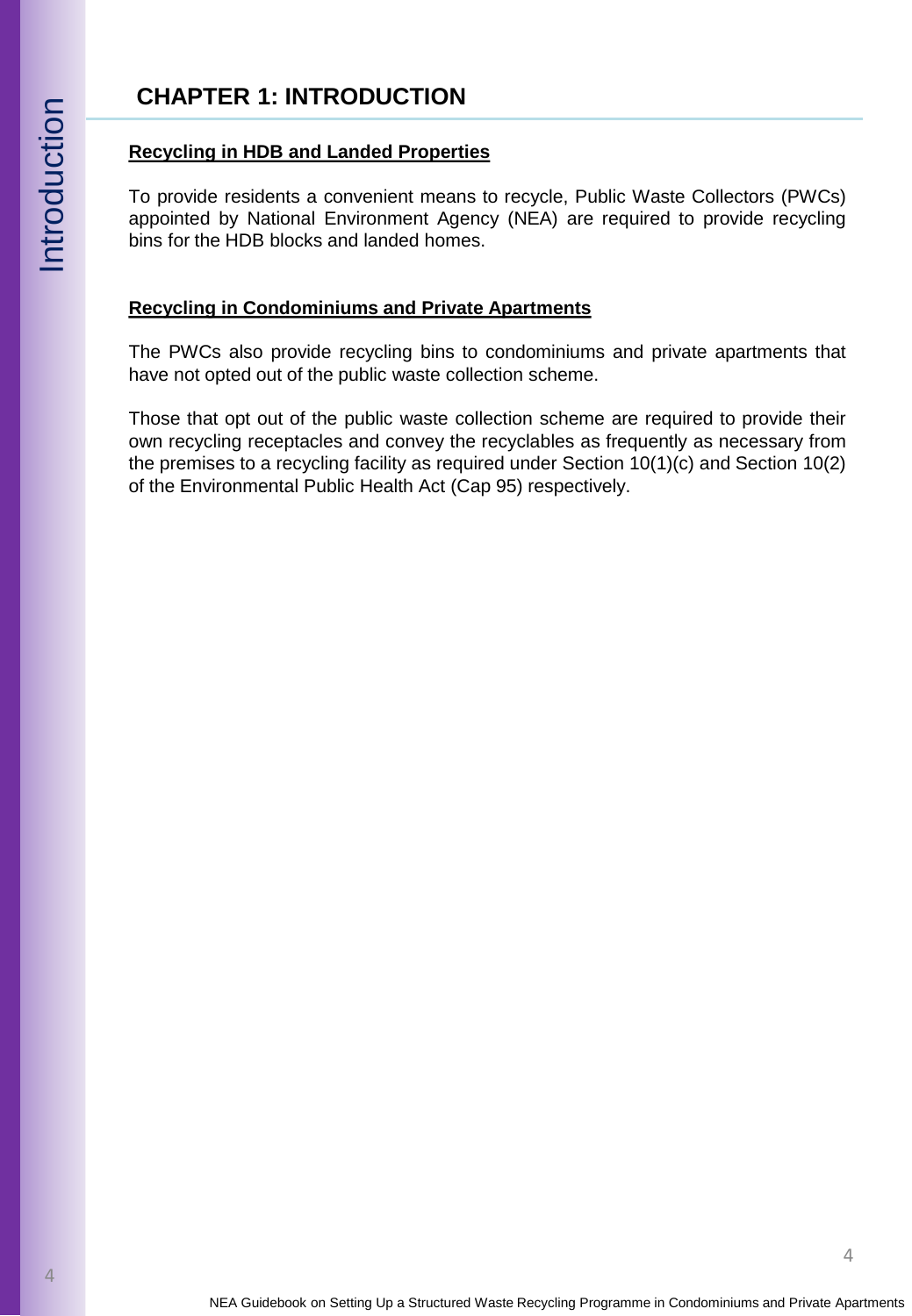## **CHAPTER 2: SETTING UP A STRUCTURED WASTE RECYCLING PROGRAMME IN CONDOMINIUMS/PRIVATE APARTMENTS**

A structured waste recycling programme consists of the following components:

- Provision of recycling receptacles
- Storage and consolidation of recyclables
- Engaging a recyclables collector

#### **Provision of Recycling Receptacles**

(i) Types and Capacity of Receptacles

The receptacles can be provided in the form of bins or bags for the deposit of recyclables<sup>1</sup> i.e. papers, plastics, metals and glass. The type of receptacles should be standardised across the estate, in either commingled (all types of recyclables can be deposited in a bin) or segregated form.







Commingled recycling bins Segregated recycling bins Recycling Bags

The recycling receptacles should be of sufficient numbers, size and capacity to prevent any overflowing.

The storage capacity of the designated main recycling point of the development (e.g. at the centralised bin centre) can be calculated based on the Code of Practice on Environmental Health (COPEH).

As part of a good recycling practice, MC/MA is to review and ensure that the recycling receptacles (front-end system) shall be of a type aligned to the method of collection of recyclables (back-end system) by the recyclables waste collector. For instance, developments whose recyclables are collected in a commingled form shall provide commingled type of recycling receptacles, and developments whose recyclables are collected in a segregated form shall provide segregated type of recycling receptacles. This is to avoid giving the residents the wrong impression that the workers, who are transferring the recyclables within the estate development, are mixing recyclables with general waste during the recyclables transferring process at the respective recycling points to the main recycling point (i.e. bin centre). Moreover, MC/MA to use blue transfer bin for recyclables and to be differentiated from the green general waste transfer bin. These blue transfer bins are to be properly labelled as recycling receptacles.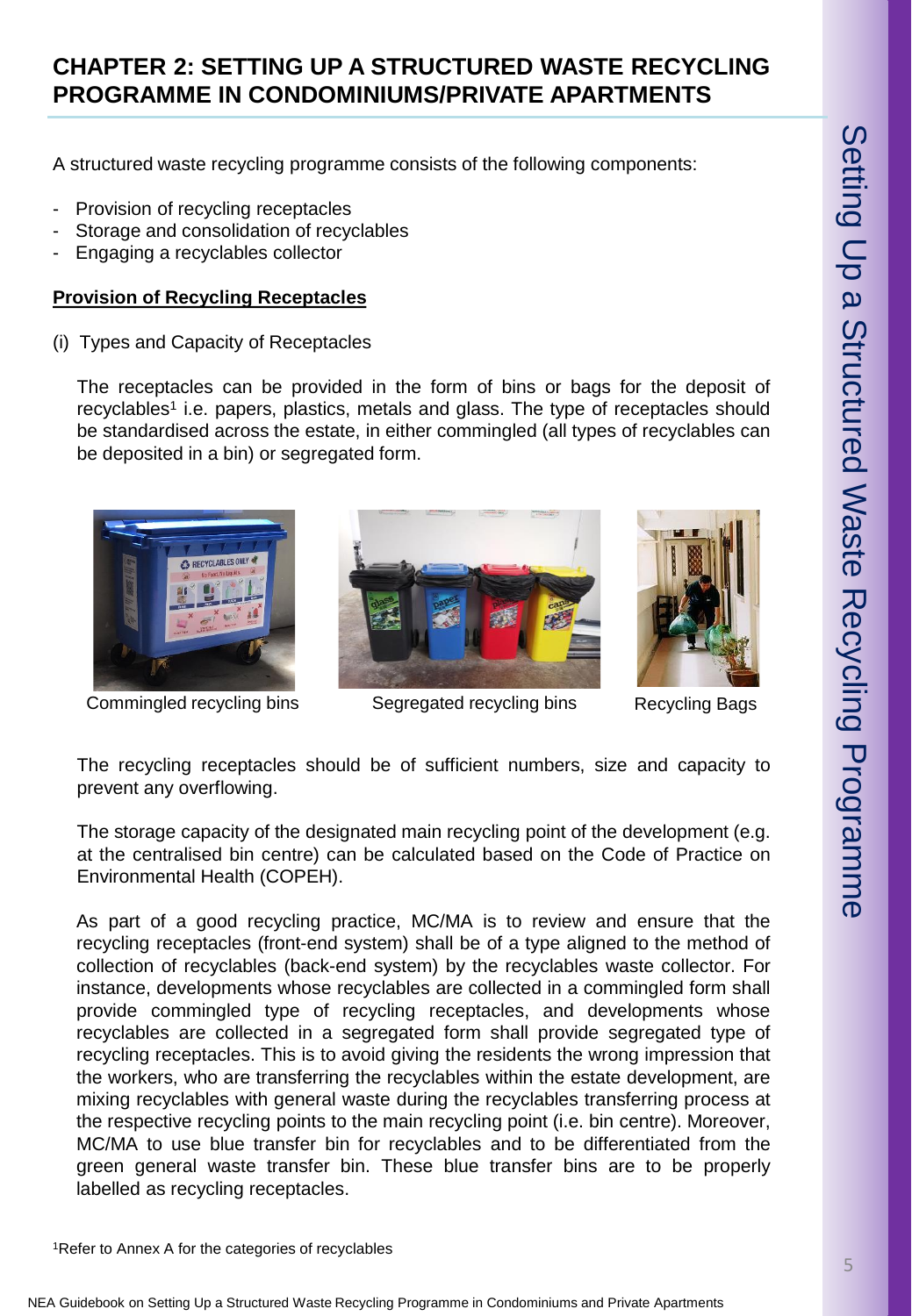(ii) Labelling and Usage of Receptacles

All receptacles are to be clearly labelled to indicate what can and cannot be deposited for recycling.

As part of the #RecycleRight movement, for developments that are adopting commingled recycling, the recycling receptacles are to be affixed with the following NEA's recycling bin label design (print in full colour):-



### **Storage and Consolidation of Recyclables**

Receptacles for recycling can be provided either by the MCs/MAs or the collectors. Different types of recyclables collection and storage system can be adopted.

#### Recycling bins system

In cases where recycling bins are used, the following are the different systems:

i) Multiple intermediate recycling points with recyclables collected by collector from a centralised location (i.e. designated main recycling point)

To allow residents to recycle conveniently, MCs/MAs to ensure at least one commingled recycling receptacle or one set of segregated type of recycling receptacles provided for each block.

As a general guide, some of the strategic locations could include areas near the lift lobby, stairwell or letter box area and where communal facilities are located, etc.<sup>2</sup> As far as operationally feasible, the receptacles are recommended to be placed at location easily accessible by residents of each block, e.g. prominently near each block or at common areas near or within each block.

Arrangements are to be made to consolidate the recyclables from these intermediate recycling bins into the set of recycling bins placed at a centralised location/main recycling point that allows the collector to conveniently and regularly collect using the same road access as that used by the recyclables collection vehicle.

6 2Ensure that locations of recycling bin would not compromise fire safety requirements of the building.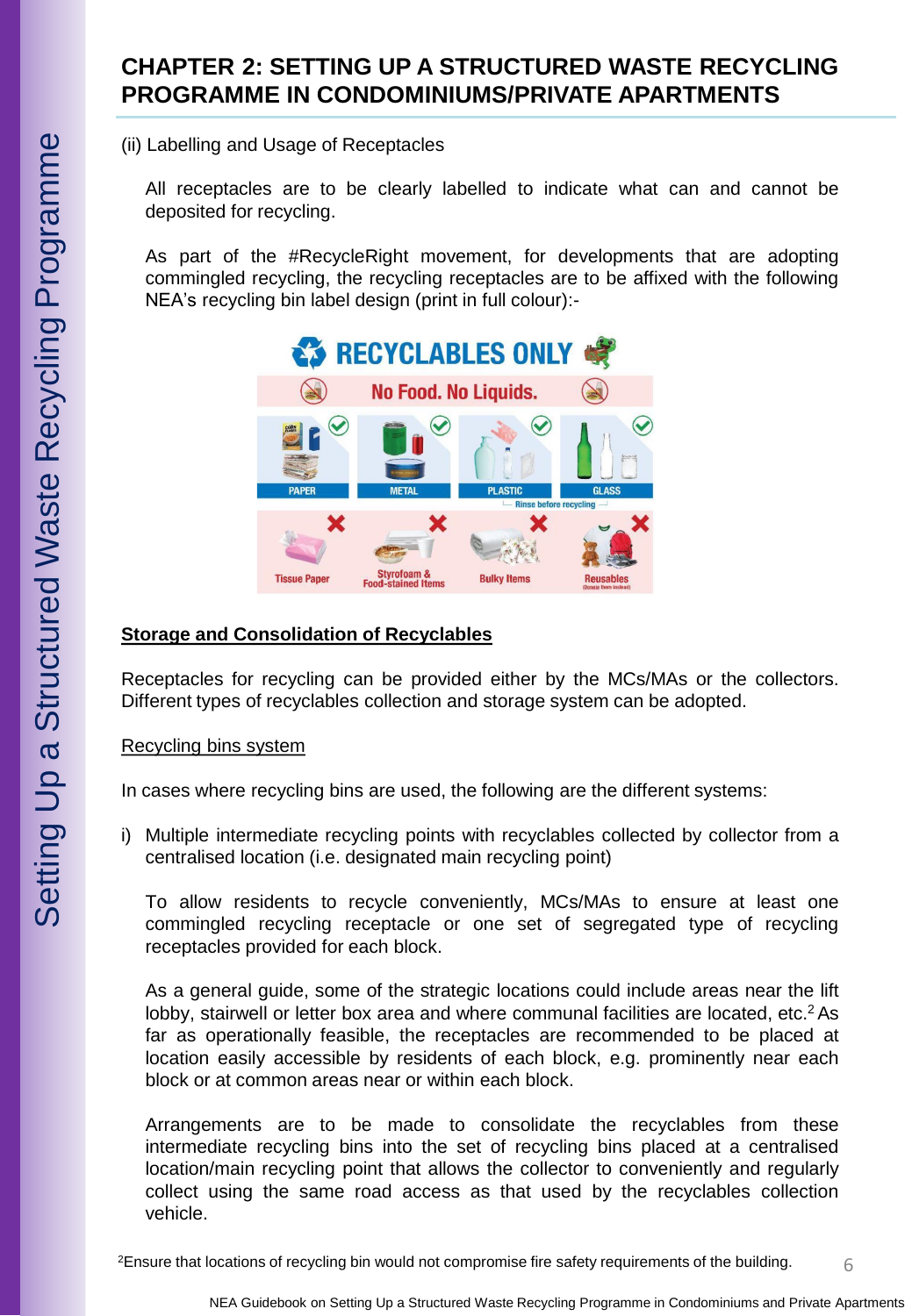### **CHAPTER 2: SETTING UP A STRUCTURED WASTE RECYCLING PROGRAMME IN CONDOMINIUMS/PRIVATE APARTMENTS**

ii) Multiple intermediate recycling points, with recyclables collected directly by collector from intermediate recycling bins

Similar to (i), there shall be at least one commingled recycling receptacle or one set of segregated recycling receptacles provided for each block. However, MCs/MAs can make special arrangement with their collector to directly collect recyclables from the intermediate recycling bins regularly.

#### Recycling bags system

In cases where recycling bags are adopted, the following are the different systems:

iii) Door-to-door collection of recyclables using recycling bags by collector

The collector can be engaged for door-to-door collection of the filled recycling bags on a scheduled day, as an agreed arrangement between the MCs/MAs and the collector.

iv) Recycling bag system with designated main collection points/recycling corner

MCs/MAs can make special arrangement with their collector to collect the filled recycling bags from receptacles for recycling placed at designated main collection points/recycling corner within the estate (e.g. near the security guard house, bin centre) on a scheduled date, instead of the door-to-door collection of recyclables. Residents shall be informed to put out the bags at the designated main collection points/ recycling corner on the scheduled date.

#### Recycling chute system

v) This system applies to estates with buildings installed with recycling chutes.



Recycling chute

MCs/MAs could either make arrangement to empty and consolidate the recyclables collected in the bin under each recycling chute into a set of recycling bins placed in such location that allows the collector to conveniently and regularly collect using the same road access as that used by the recyclables collection vehicle or make special arrangement with the collector to collect directly from the bin under each recycling chute.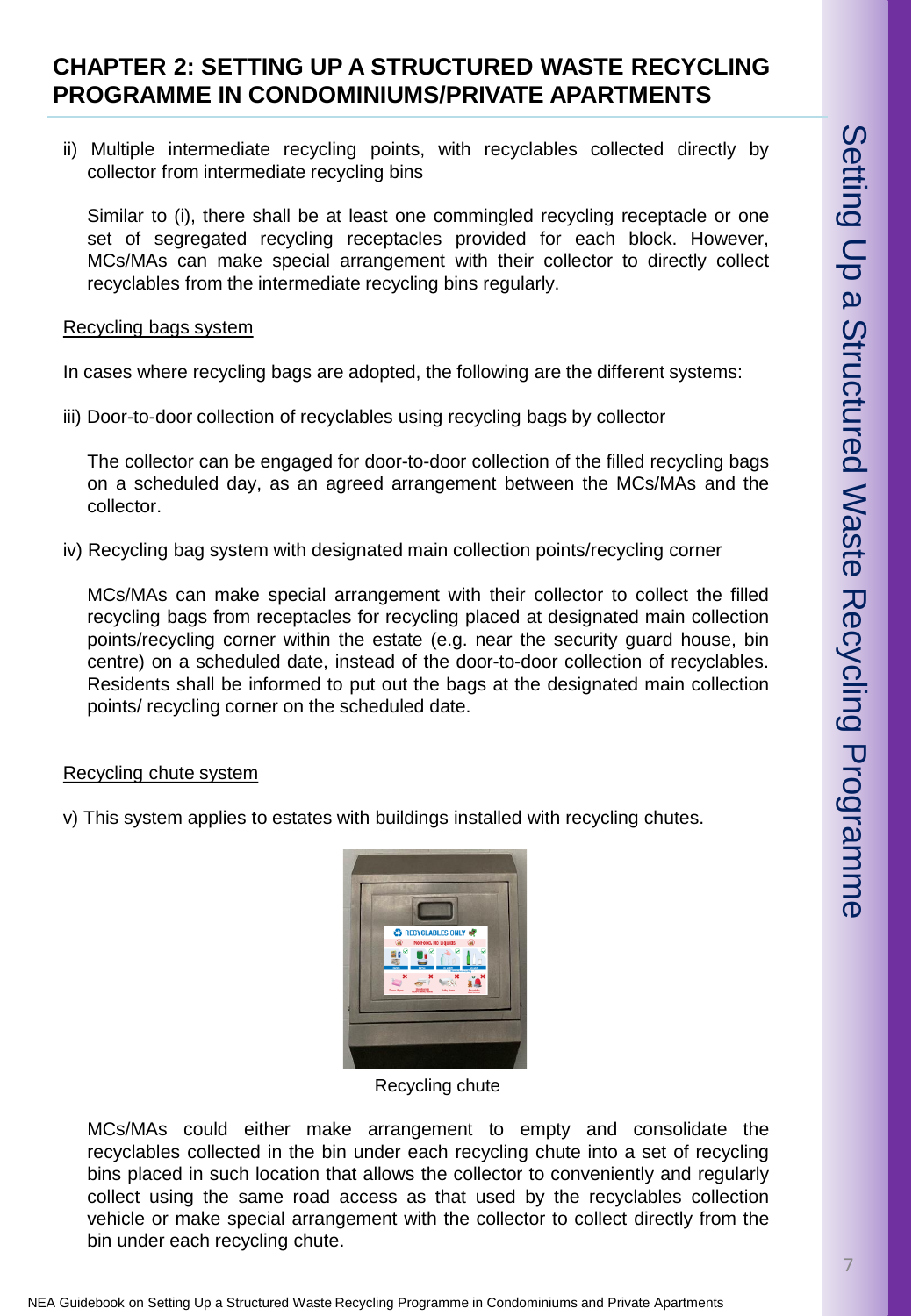#### **Engaging a Recyclables Collector**

A licensed general waste collector (GWC) has to be engaged where the recyclables collection and transportation involves payment by the condominium management or other remuneration (whether monetary or otherwise) to the collector.

i) Condominiums which have opted into the Public Waste Collection scheme

For condominiums or private apartments which have their waste collected by the appointed Public Waste Collectors, their MCs/MAs shall work with their Public Waste Collector to arrange for the collection of recyclables from a centralised location/main recycling point in their estate development.

ii) Condominiums with their own recyclables collection arrangements

Condominiums and private apartments with their own private waste collection arrangements with a licensed general waste collector (GWC) should engage a Class A licensee to collect and send their recyclables to recycling facilities.

MCs and MAs may be able to reap synergy by integrating recycling and waste collection or cleaning services in the same contract. In such cases, the following points are to be taken into considerations:

- Collection of recyclables at a suitable frequency such that there is no overflowing of the recycling receptacles.
- Provision of monthly tonnages of collected recyclables
- Cleaning and maintenance of the recycling bins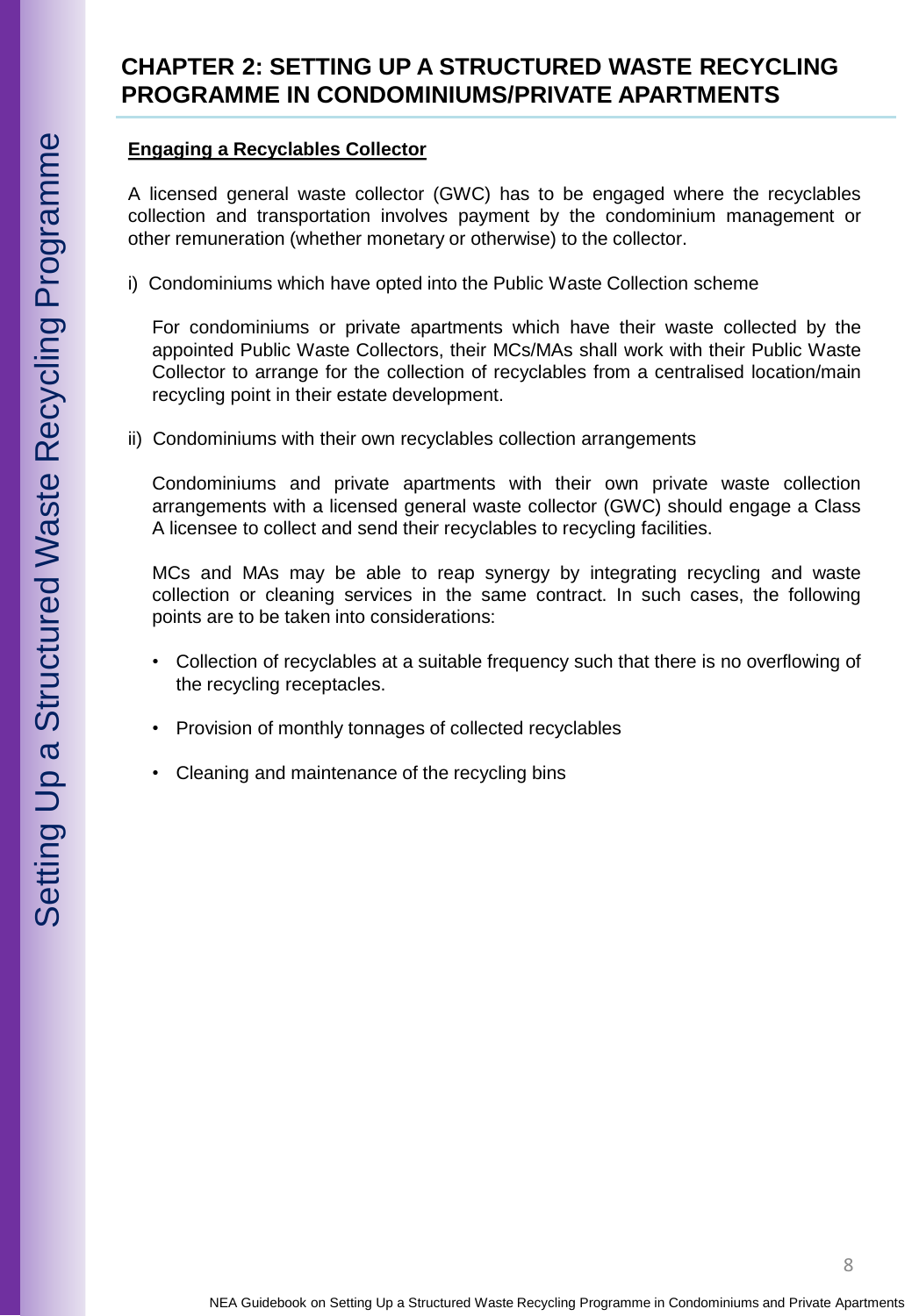# **CHAPTER 3: SUSTAINING A STRUCTURED WASTE RECYCLING PROGRAMME IN CONDOMINIUMS/PRIVATE APARTMENTS**

#### **Role and Responsibility of MCs/MAs**

The MCs/MAs play a crucial role in ensuring the success of the recycling programme and to take note of the following:

- Provide clear contract specifications on recycling in the collection contract (for condominiums or private apartments under private contract arrangement)
- Provide documentation on working relationship and procedure among waste/recycling collector, management, and cleaning contractor as necessary.
- Ensure all staff and cleaners are aware and informed of the proper standard operating procedures (SOPs) in handling recyclables within their estate development
- Spell out clearly and give constant reminders to the cleaning contractor on the SOPs, dos and don'ts of their workers if they are involved in transferring the recyclables within the estate, for example:-
	- Forbid the workers to remove recyclables from recycling bins and keep them for their personal gains
	- Forbid the workers to mix recyclables with general waste or dispose of recyclables as general waste
	- Maintain the cleanliness of recycling bins and recyclables transfer bin
	- Ensure proper handling and storage of the recyclables
	- Notify MCs/MAs on any overflowing of recycling bins
- Constant communication to all parties (e.g. waste collector, recyclable collector, cleaners and residents) information on the recycling programme – e.g. locations of bins, items that can be deposited, name of collector, collection frequency, point of contact (POC) contact number on recycling matters.
- Promote and educate residents on recycling through emails, circulars, notices and posters. Some information that could be shared include:
	- Locations of recycling bins
	- Items that can be recycled
	- Dos and Don'ts of recycling
	- #RecycleRight Poster
- Work with recycling collector to monitor and improve the performance of the recycling programme



#RecycleRight Poster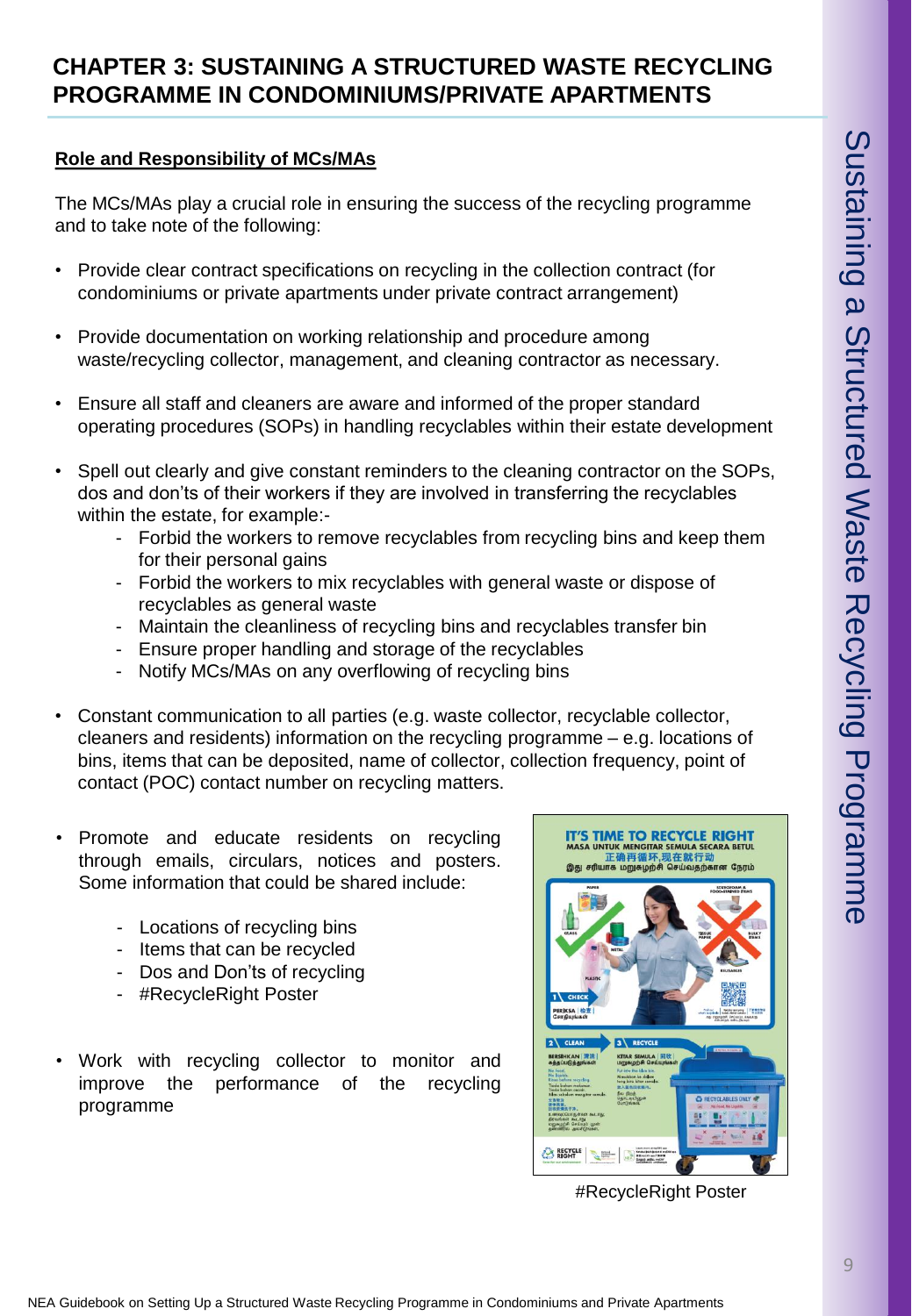#### **Role and Responsibility of Residents**

Residents should separate their recyclables from waste. Inconsiderate actions (e.g. depositing non -recyclables or food waste into recycling bins, putting recyclables outside recycling bins, dumping furniture waste or any bulky items indiscriminately outside recycling bins, thus dirtying the area) could jeopardise the recycling programme .

#### **Role and Responsibility of Recyclables Collector**

The collector should comply with all specifications stated in their contract to ensure all recyclables (paper, plastic, metal and glass) deposited in the receptacles are collected promptly and sent to recycling facilities .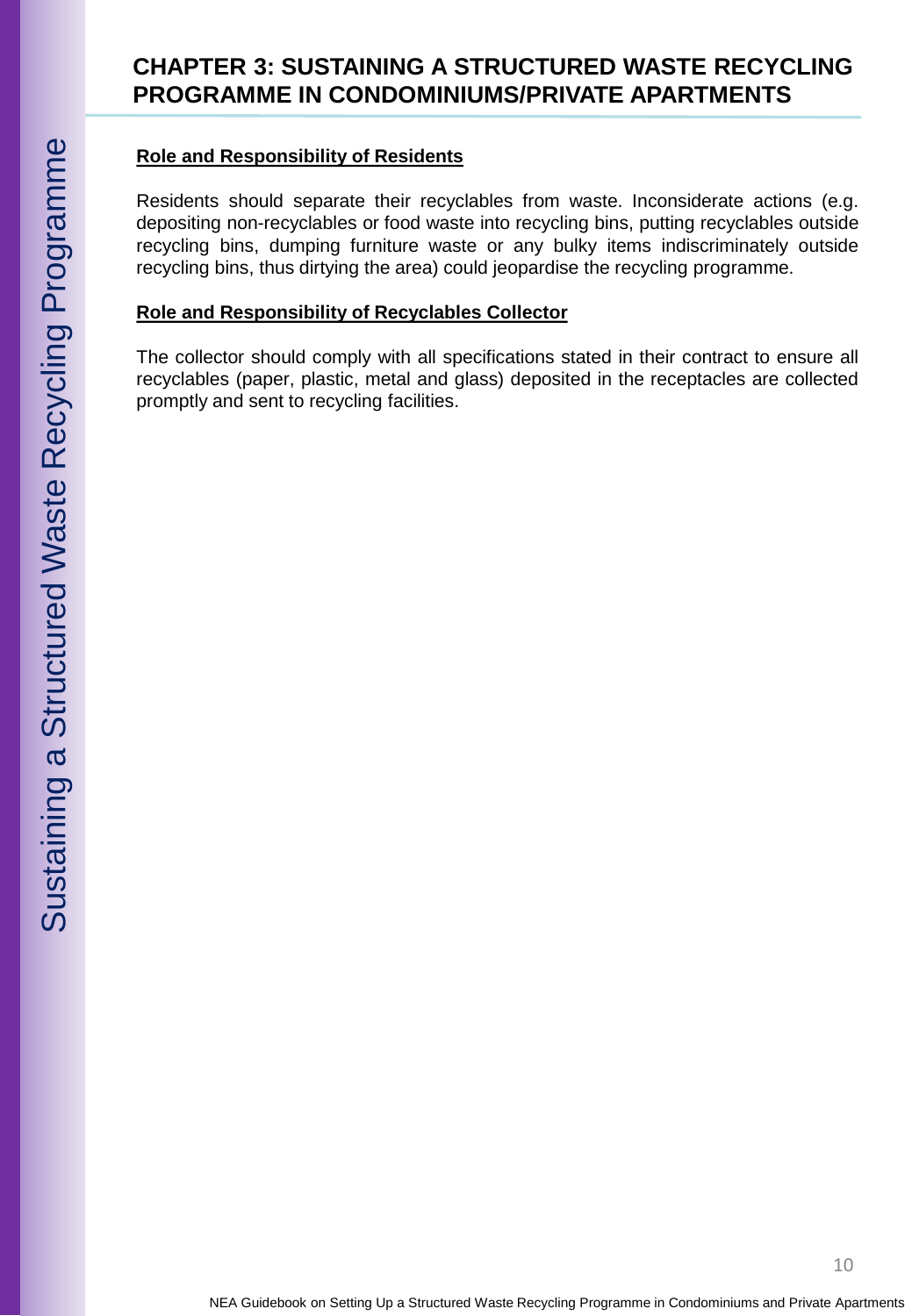Under Section 10(1)(c) and 10(2) of the Environmental Public Health Act (Cap 95), condominiums and private apartments are required to provide recycling receptacles and send the recyclables for recycling. A structured waste recycling programme can only be set up with the cooperation and commitment from the various stakeholders, i.e. the MAs/MCs, residents, cleaning contractor and recycling/waste collector. A step-by-step chart<sup>4</sup> is created to sum up the concepts mentioned in the guidebook for easy referencing.

<sup>4</sup>Refer to Annex B for the step-by-step guide for MCs/MAs on Introduction of a Structured Waste Recycling Programme in Condominiums/Private Apartments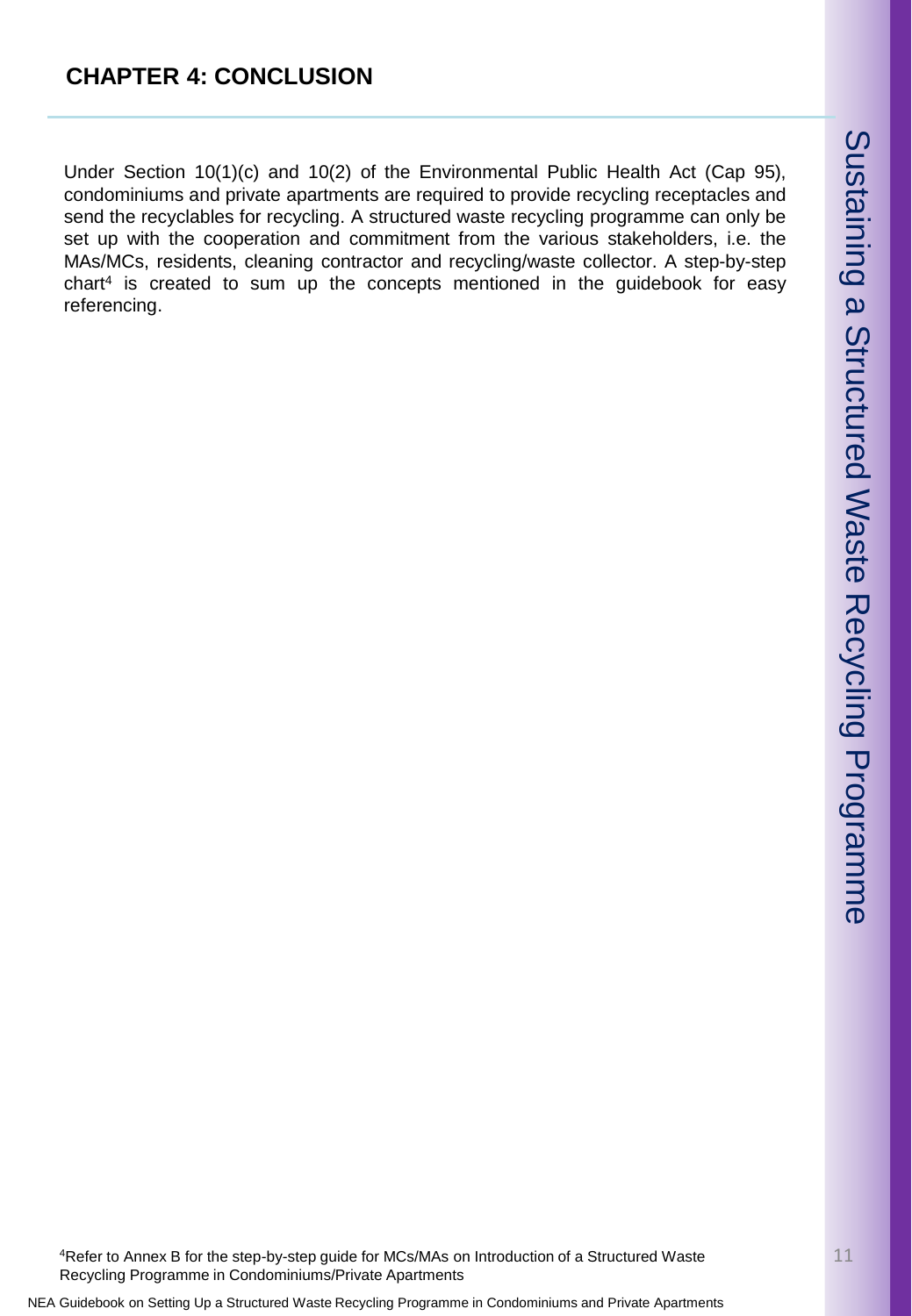# **Annex A – CATEGORIES OF RECYCLABLES**

# **Categories of Recyclables as specified in the Environment Public Health (General Waste Collection) Regulations**

| Recyclables         | Examples                                                                                                                                                                                                                                                                          |
|---------------------|-----------------------------------------------------------------------------------------------------------------------------------------------------------------------------------------------------------------------------------------------------------------------------------|
| 1. Paper products   | Newspapers and<br>magazines, writing<br>paper,<br>envelopes, car park coupons, brochures<br>or<br>pamphlets, books, cardboard and paper packaging<br>(such as cereal boxes and drink cartons) and other<br>paper products, but excluding tissue paper and paper<br>food wrappers. |
| 2. Metal products   | Cans or containers made of metal such as drink cans,<br>milk powder tins and food cans.                                                                                                                                                                                           |
| 3. Plastic products | Bottles or containers made of plastic such as<br>detergent containers, milk containers, mineral water<br>bottles, soft drink bottles, juice bottles, plastic bags,<br>plastic packaging and other plastic products, but<br>excluding styrofoam.                                   |
| 4. Glass products   | Jars and bottles, but excluding light bulbs, window<br>glass and fish tanks.                                                                                                                                                                                                      |